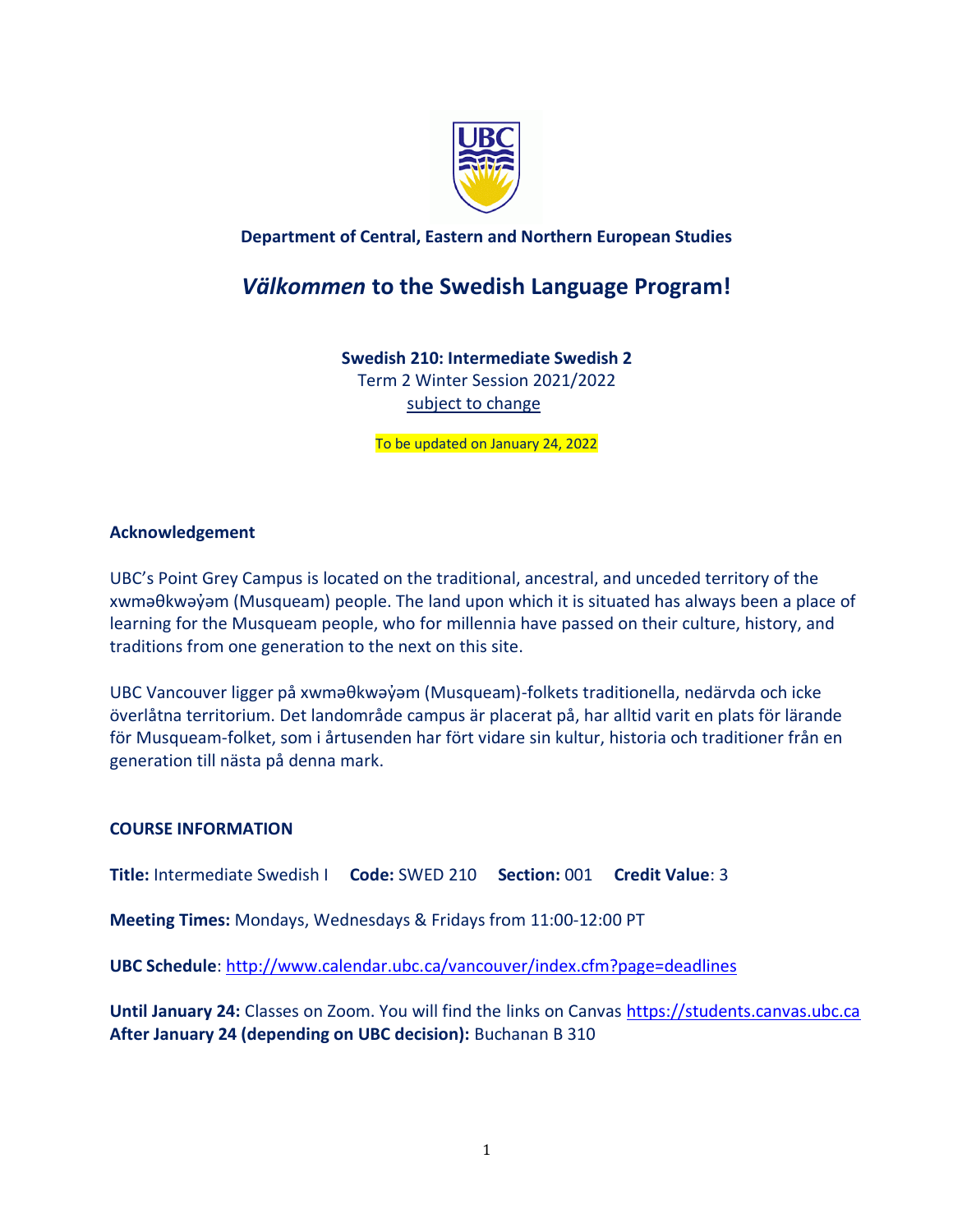#### **CONTACTS**

**Instructor, Scandinavian Program Director and Undergraduate Advisor:** Lena Karlström **Contact:** Make sure to check Announcements on Canvas regularly. This will be our main tool to communicate but you can also email me at [lenak@mail.ubc.ca](mailto:lenak@mail.ubc.ca) **Office**: Buchanan Tower Room 921 **Office Hours**: M and W 1:00-1:30pm or by appointment **Fika:** Wednesdays 4:00-5:00pm in CENES Lounge (Room 910), 9th floor, Buchanan Tower starting January 26:<https://cenes.ubc.ca/events/event/fika/>

#### **PREREQUISITES**

SWED 100, SWED 110 and SWED 200 or **MUST** have approval from instructor. **Also note that you can't take this course if you have already taken it, or the equivalent, before.**

Students with native or near-native proficiency in either Danish or Norwegian are welcome to join the intermediate courses (SWED 200-210).

#### **INFORMATION FOR STUDENTS LIVING OUTSIDE CANADA**

During this pandemic, the shift to online learning has greatly altered teaching and studying at UBC, including changes to health and safety considerations. Keep in mind that some UBC courses might cover topics that are censored or considered illegal by non-Canadian governments. This may include, but is not limited to, human rights, representative government, defamation, obscenity, gender or sexuality, and historical or current geopolitical controversies. If you are a student living abroad, you will be subject to the laws of your local jurisdiction, and your local authorities might limit your access to course material or take punitive action against you. UBC is strongly committed to academic freedom, but has no control over foreign authorities (please visit <http://www.calendar.ubc.ca/vancouver/index.cfm?tree=3,33,86,0> for an articulation of the values of the University conveyed in the Senate Statement on Academic Freedom). Thus, we recognize that students will have legitimate reason to exercise caution in studying certain subjects. If you have concerns regarding your personal situation, consider postponing taking a course with manifest risks, until you are back on campus or reach out to your academic advisor to find substitute courses. For further information and support, please visit: [https://academic.ubc.ca/support-resources/freedom-expression.](https://academic.ubc.ca/support-resources/freedom-expression)

#### **COURSE STRUCTURE**

The aim of this course is to further develop speaking, reading and writing in Swedish. It is designed to advance and expand your linguistic skills through integrated and interactive practice in reading, writing, listening and speaking. Through different media (including film, music and text), students will also be introduced to Swedish culture. Parallel to the *Rivstart* material, we will work with a project which will be decided on together.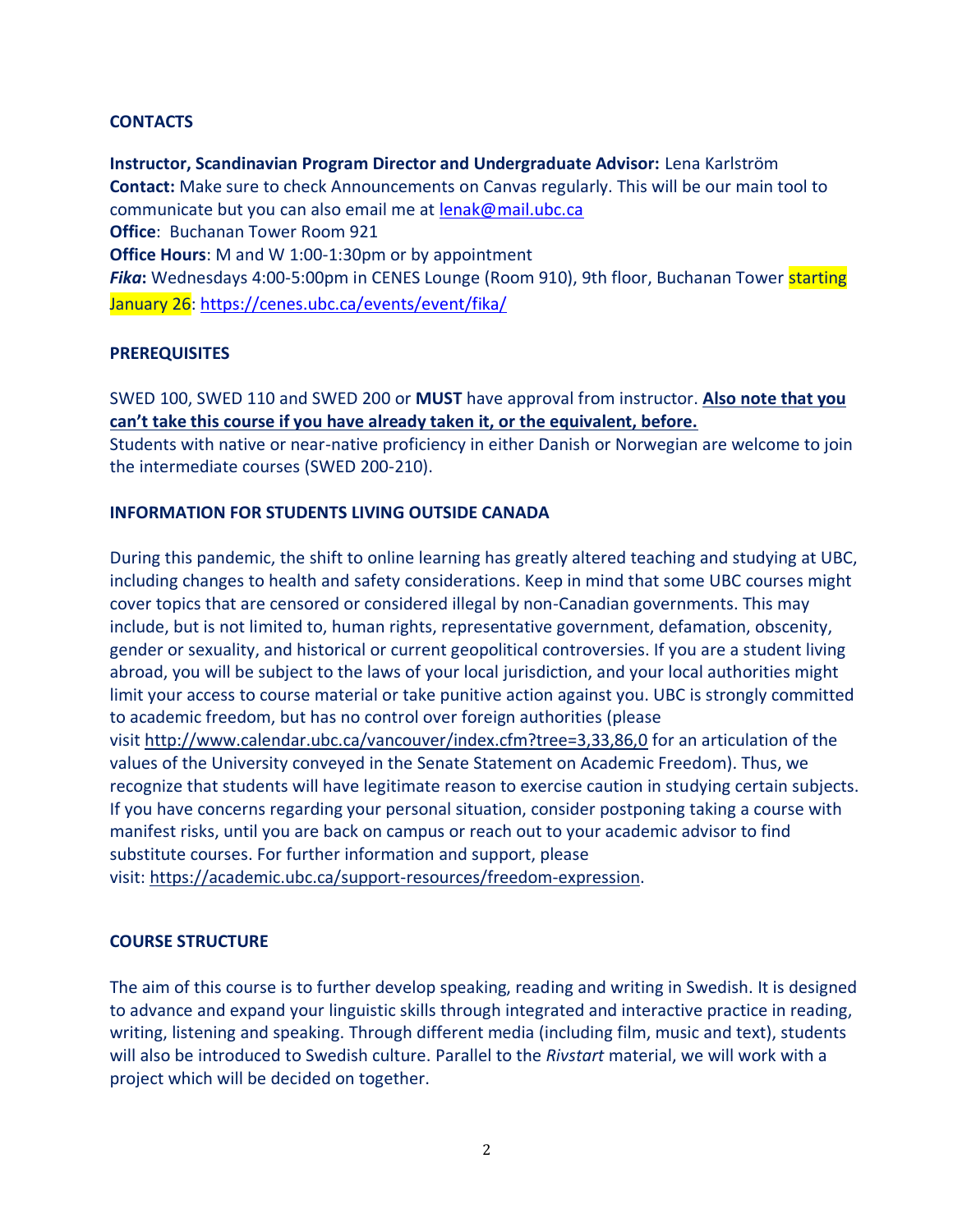Due to Covid-19, this course will **temporarily** be offered online with synchronous classes and some asynchronous activities. Classes in Swedish 210 are activity-based and learning success will depend on student participation in those activities. Students will be expected to attend class regularly, come prepared, and participate actively in all class activities. Most instruction will integrate a combination of lecture, question and answer sessions, whole-class participation, small group activities, partner work or individual work for example (read more under Learning Activities below).

Learning a foreign language also requires sustained engagement with the material outside of the virtual classroom and this is particularly important in the online format.

# **HOW TO DO WELL IN THIS COURSE AND WITH ONLINE-LEARNING**

- Participate as much as you can even during the online part of the course. Remember that despite of not being face-to-face you are part of a learning community!
- Keep your work up to date (assignments, grammar reviewing, listen to the audio resources etc.)
- Communicate with your classmates and support each other.
- Contact me for questions (this class has an ongoing discussion board for Q&A) and if there is anything that may be affecting your learning or performance please reach out via email.
- Join me and other students in the Scandinavian program for a casual *Fika* on Wednesdays between 4:00-5:00pm in CENES Lounge (Room 910), Buchanan Tower.
- Here are some additional tips: [https://learningcommons.ubc.ca/resource](https://learningcommons.ubc.ca/resource-guides/online-learners/)[guides/online-learners/](https://learningcommons.ubc.ca/resource-guides/online-learners/)

#### **LEARNING OBJECTIVES**

Upon completion of this course you will be able to:

- further developed speaking and listening skills;
- cover all of the elementary grammar points;
- express yourself in a variety of contexts, also in written form;
- introduce yourself and share information about your education, future plans etc.;
- write more complex texts including a film analysis;
- to be able to read and discuss an article or a literary text;
- interact with others orally (in Swedish!) in class;
- know even more facts about Sweden;
- study Swedish in Sweden!

Learning Swedish and gaining an understanding of its culture will expose you to modes of thought and expression outside your own language and culture. It will make you curious of your native language and culture and expand your understanding of the interrelation of language and thought. It will also prepare you for further studies of Swedish or other languages.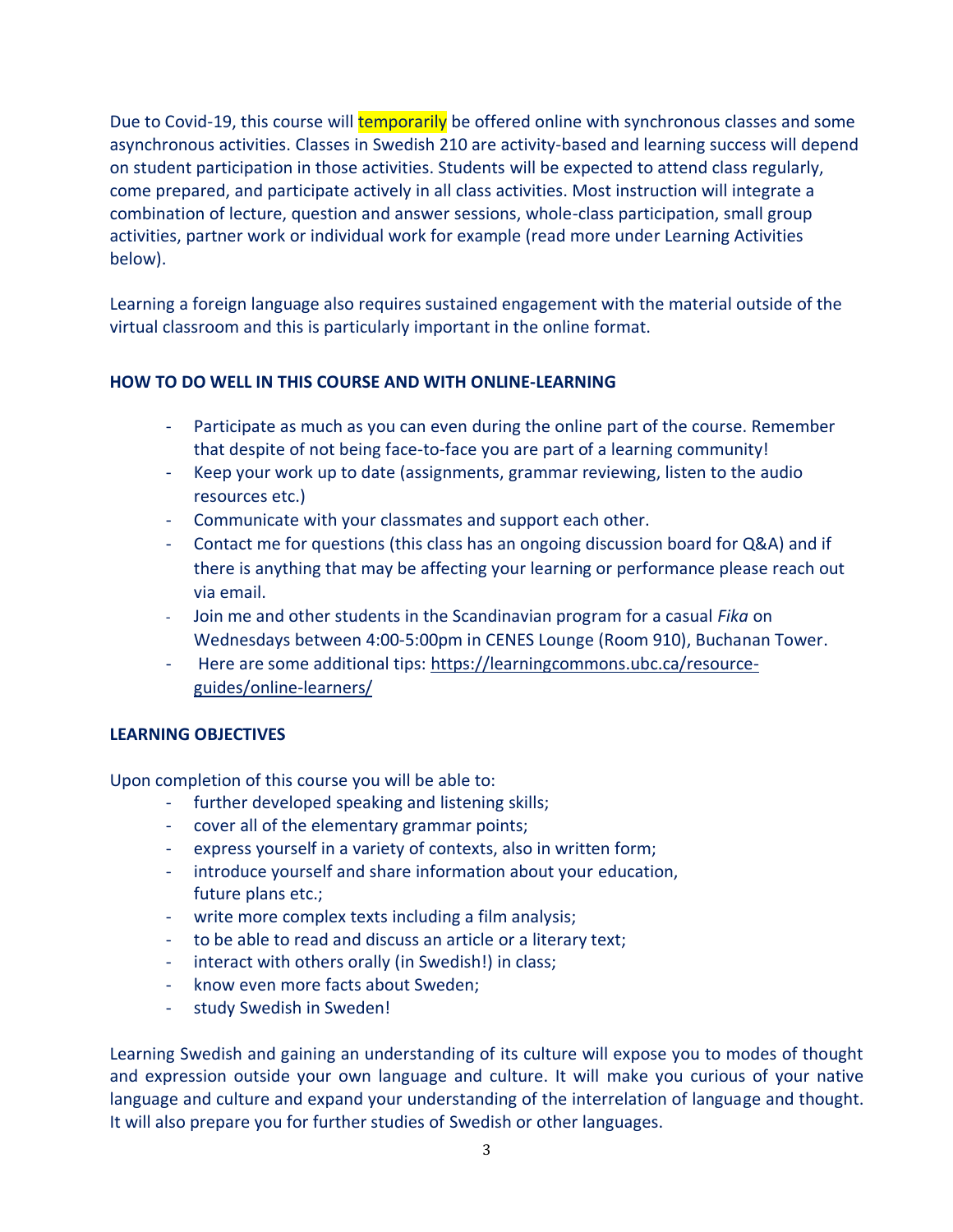# **LEARNING MATERIALS (required, available at UBC Bookstore)**

Scherrer, *Rivstart* A1+ A2 Textbok 2/E (ISBN 9789127434202) Scherrer, *Rivstart* A1+A2 Övningsbok 2/E (ISBN 9789127434219)

#### **TECHNICAL REQUIREMENTS**

Students will need a computer or tablet with a microphone that has the capacity to view and/or download documents from Microsoft Word (including PPT), video and audio capacity, a keyboard, and headphones. Preferable is also a quiet environment and a stable Internet connection.

If you encounter technical issues while using Canvas check here: <https://keeplearning.ubc.ca/support/#technology> and for more general information see: <https://keeplearning.ubc.ca/>

#### **NETIQUETTE**

It's important to have a safe, relaxed and fun learning environment in the classroom even when online. Please read the following guidelines: [https://distancelearning.ubc.ca/learner](https://distancelearning.ubc.ca/learner-support/communicating-online-netiquette/)[support/communicating-online-netiquette/](https://distancelearning.ubc.ca/learner-support/communicating-online-netiquette/) 

We will have to tweak the advice to "avoid jokes and sarcasm" slightly to fit my teaching style :)

#### **SCHEDULE OF TOPICS AND CLASSES**

Topics for the learning activities are based on the thematic chapter breakdown in the *Rivstart*  materials. The dates are found below and are subject to change:

| Week 1 |                | <b>Jan 10</b>     | Intro to course. Pronunciation: /k/sk/sj/tj/, vocab exercises, Nog, Ju,<br>Väl + T1 vocabulary repetition                                               |
|--------|----------------|-------------------|---------------------------------------------------------------------------------------------------------------------------------------------------------|
|        | $\overline{2}$ | Jan 17            | Drömmen om ett landställe (p142) + termer för boende (handout),<br>En inbjudan (p146)                                                                   |
|        | 3              | <b>Jan 24</b>     | Assignment 1, På landet (p147), Brian träffar(p147), reported<br>speech, Quiz 1                                                                         |
|        | 4              | <b>Jan 31</b>     | Dagen fortsätter (p148), På middag (p150), relative sub clauses,<br>subjunctions, intro to group project                                                |
|        | 5              | Feb 07            | <b>Assignment 2, Medelsvensson (p156), reflexive possessive pronouns,</b><br>group project, Quiz 2                                                      |
|        | 6              | Feb 14            | Några tankar om Sverige (p160), def. form adjectives, independent<br>pronouns, group project, Film screening: TBA, discussion of film and<br>vocabulary |
|        | 7              | Feb <sub>21</sub> | <b>Mid-term break</b>                                                                                                                                   |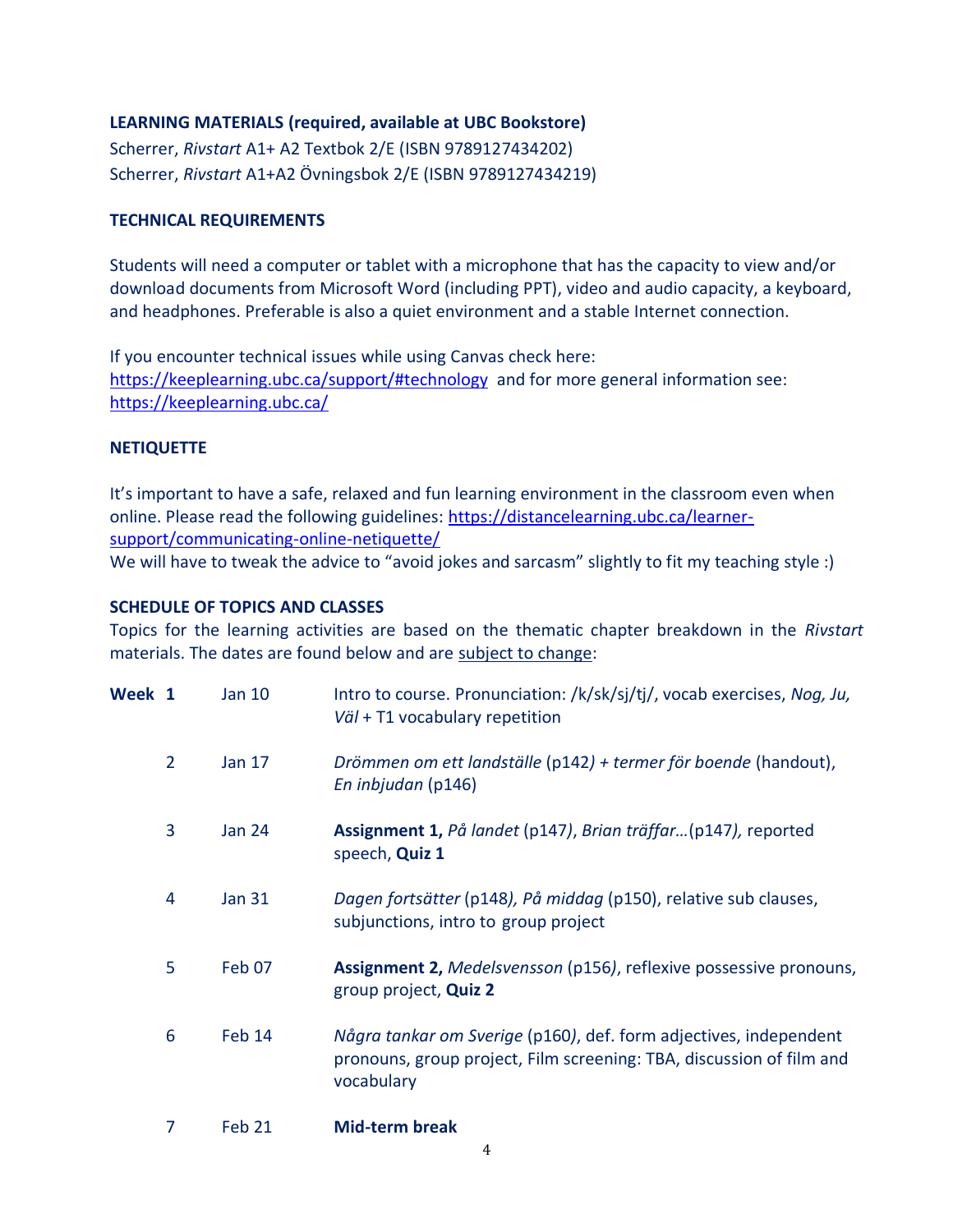| 8  | Feb <sub>28</sub> | Assignment 3, Skola och utbildning (p166), Det svenska<br>utbildningssystemet (p168), group project, Quiz 3                                                 |
|----|-------------------|-------------------------------------------------------------------------------------------------------------------------------------------------------------|
| 9  | Mar <sub>07</sub> | Monday film analysis in class, Utbildning och jobb (p170), group<br>project                                                                                 |
| 10 | <b>Mar 14</b>     | Framtiden (p174), future tense ska/kommer att, group project, Quiz 4                                                                                        |
| 11 | Mar 21            | Film summary workshop, group project                                                                                                                        |
| 12 | Mar 28            | <b>Assignment 4 (Oral presentation "Tankar kring utbildning, jobb &amp;</b><br>framtid), group project                                                      |
| 13 | Apr 04            | Assignment 5 (Presentation of group project), Review for final exam,<br>avslutningsceremoni<br>The final exam will be held during the scheduled exam period |

#### **LEARNING ACTIVITIES**

**Classes** in Swedish 210 are activity-based. Most instruction will integrate a combination of lecture, question and answer sessions, whole-class participation, small group activities, partner work for example in groups, or individual work for example at home or under Discussions on Canvas. Class activities like communicative exchanges, interviews, games and music lyrics will provide an opportunity to reinforce and expand your linguistic skills.

There will be an ongoing Q&A on Canvas (under Discussions) where you are welcome to ask questions related to the course and the course material. Again, make sure to check Announcements on Canvas regularly. This will be our main tool to communicate.

**Outside the classroom:** The *Rivstart* package includes online resources like a Swedish-English wordlist, verb list, audio files and listening comprehensions. You can also do practice exercises and tests after each unit so the online platform is integrated with the course materials and improves both your grammar and vocabulary. You will need to create an account to access these resources and I will post the instructions on Canvas.

Students come prepared for class by completing homework assigned by the instructor. This will include reading assignments to help develop reading comprehension strategies. Assignments are focused on topics that have been covered in the instructional materials.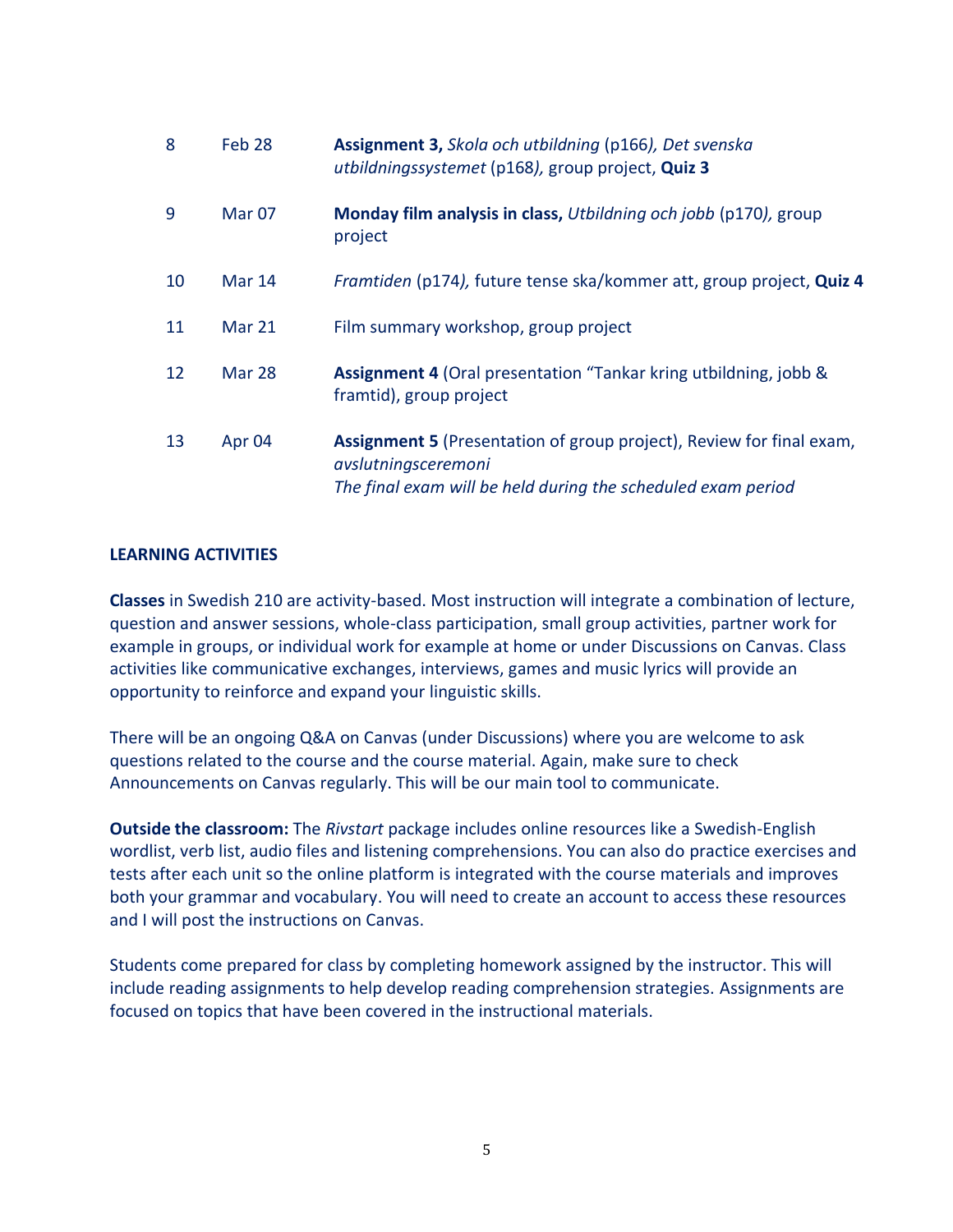# **ASSESSMENT OF LEARNING**

| <b>Grade breakdown:</b>        |              |
|--------------------------------|--------------|
| Participation and preparation  | 15%          |
| Assignments (oral and written) | 25%          |
| Quizzes                        | 25%          |
| <b>Film Analysis</b>           | $10\%$ (5+5) |
| <b>Final Examination</b>       | 25%          |

# **Participation, Preparation (15%)**:

Active participation in all class activities is crucial for language learning success and presence in class is mandatory. Students must come prepared for class by completing the work assigned by their instructor. Participation grades will be based on the instructor's assessment of students' preparation for class and their on-task involvement in daily classroom work. Unexcused absences will negatively affect your grade. Punctuality is also appreciated. Repeated tardiness will also negatively affect your participation grade. Absences will be excused at the instructor's discretion, based on UBC and departmental policy.

#### **Written and Oral Assignments (25%)**:

Your written and oral proficiency in Swedish will be evaluated through in-class writing assignments as well as oral assignments. The assignments are usually due on every second Monday, but can be changed depending on holidays etc. 1% of the assigned grade will be deducted for every late day. The assessment(s) may take various forms; for example, a short text about your studies and future plans, an interview with a student about your eating habits, or an oral presentation about a travel destination. Your instructor will determine the format of the assessment(s).

#### **Quizzes (25%):**

There will be short quizzes approx. every second Friday instead of a midterm. This is to make sure that you are keeping up with the course work and that you review vocabulary and grammar structures regularly. If the class is still online after January 24, the quizzes will be administered on Canvas and will require the installation of the Canvas LockDown Browser and a Swedish keyboard.

#### **Film Analysis (10%):**

We will be watching a Swedish film online and after class discussion of the film you will be asked to write about (analyse) it. You will be able to prepare a vocabulary sheet outlined by the instructor, which you can use during the writing assignment. The first draft is written On Canvas on Monday **March 7**, and after review sessions in class, the second draft (typewritten at home) will be due on Monday **March 28.**

#### **Final Examination (25%):**

The final exam will take place during the formal examination period and will cover all course material. The time allotted for the final examination is two hours. In the Swedish Language Program, a student without concession, whose attendance falls below 60% of the scheduled instructional hours, will be excluded from the final examination. All requests concerning the final exam (e.g. rescheduling due to illness or university activities) must be directed to Academic Advising.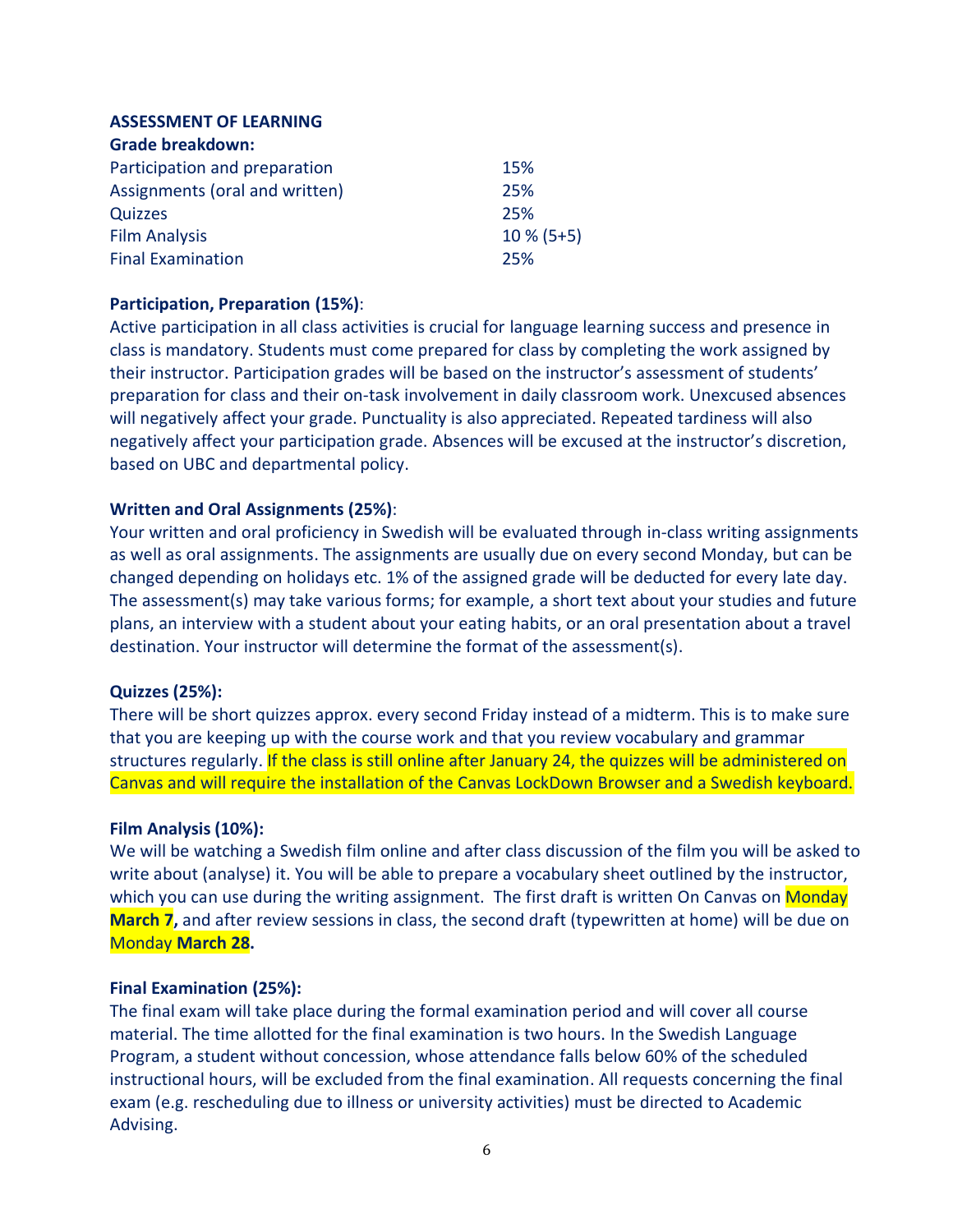#### **Assessment Content and Format**

Before both quizzes and the final exam, students will receive detailed information about content and format.

The content of the quizzes and final exam are consistent with the instructional content of the *Rivstart* course and online material. The format of the quizzes and the final exam will be divided into units that assess the linguistic proficiencies of reading and writing, as well as the formal structures of the language and lexical knowledge.

The linguistic proficiency of listening and speaking is assessed separately in class. Tasks to assess comprehension may include but are not limited to providing a response to questions about what was heard, choosing the correct answer from a selection of possible responses, answer questions in an interview, reading together in pairs and individually.

Comprehension of the grammatical structures of Swedish will be assessed through tasks and activities appropriate to the structure; e.g. word order may be assessed by re-writing scrambled sentences in the correct word order, or using the verbs in their correct form. Units assessing lexical acquisition are presented within a context such as text completion.

Writing proficiency will be assessed by requiring that students write a text in Swedish on topics that have been covered in the instructional materials. The student is encouraged to use grammar structures and vocabulary from the course material but can also incorporate new words etc. However, beware of online translation programs or you might end up writing in "Googlish".

The assignments and examinations should demonstrate learner understanding of the course material, through synthesis and application, i.e. the skilled use of written and spoken Swedish. The grading criteria are consistent with the criteria established by the Faculty of Arts see: <http://www.calendar.ubc.ca/vancouver/index.cfm?tree=3,42,96,0>

#### **Assessment Policies**

In order to successfully complete the requirements for Swedish 210, students must achieve a total grade of at least 50% for the course.

In accordance with University regulations, cheating and plagiarism is subject to disciplinary action. Students in the Swedish Language Program must write, correct and/or revise all their assignments independently; that is, with no assistance of any kind from another person. The use of electronic aids and devices is also strictly prohibited; however, students are permitted to consult a Swedish-English dictionary, their textbook and/or a grammar book. See: <http://learningcommons.ubc.ca/citing-sources-is-about-more-than-just-following-the-rules/>

Assignments must be submitted, on the original due date. 1% of the assigned grade will be deducted for every late day. An extension may be granted in case of illness or a recognized UBC activity. The request for an extension must be accompanied by supporting documentation.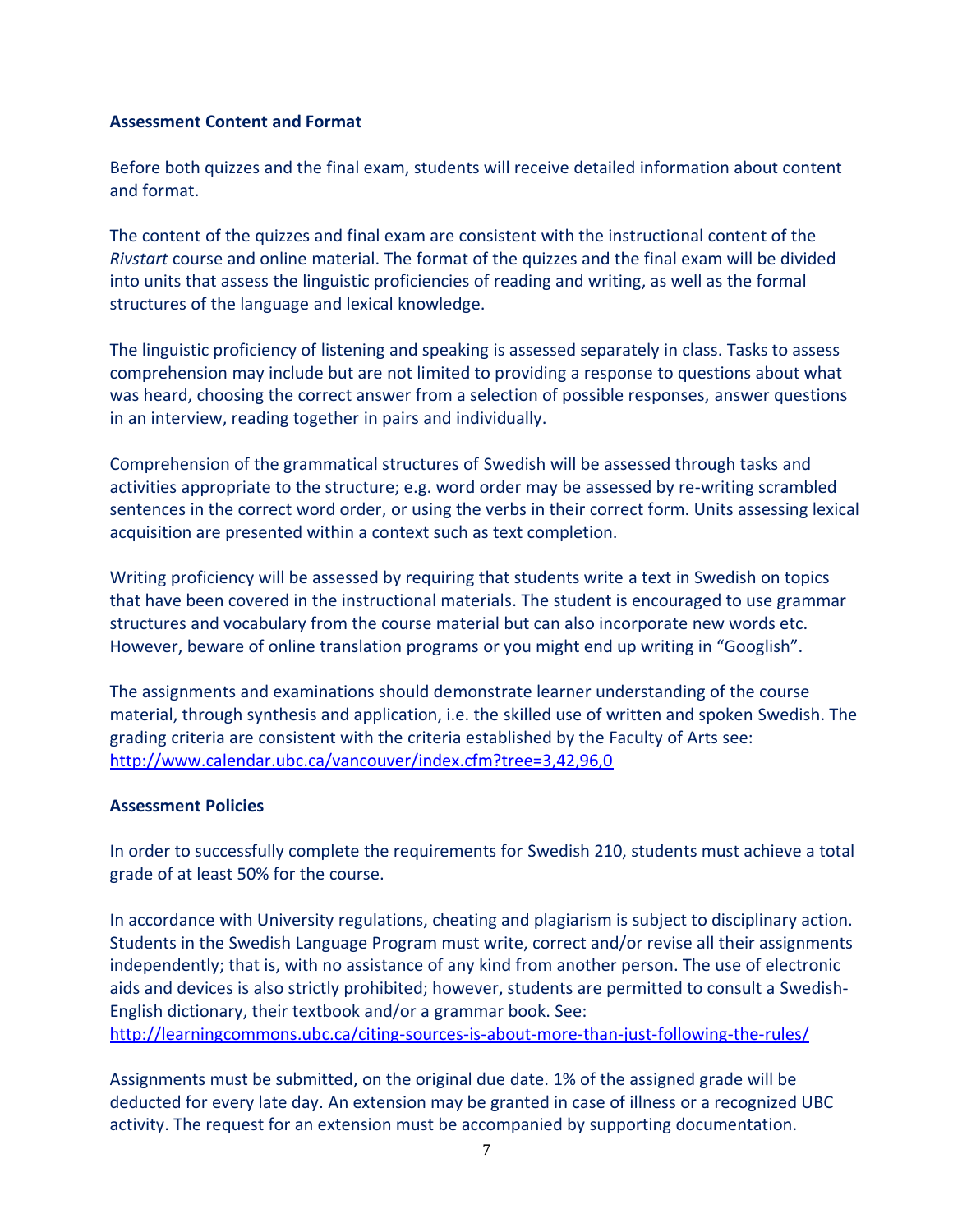Quizzes and exams are normally to be taken on the day set by either your instructor, the program coordinator, or by General Faculties Council. Make-ups for quizzes and exams are permitted only in cases of documented illness, where travel for recognized University activities conflicts with the test dates, or for the observance of a religious holiday. In case of illness, written authorization is required from UBC Health Services. In the instance of a recognized University activity, authorization must be obtained from the University official responsible for the activity. In accordance with UBC policy, students who wish to observe a religious holiday must notify their instructor two weeks in advance of the religious holiday they wish to observe. In all cases, it is the student's responsibility to locate the instructor and to arrange a make-up. Rewriting a test or redistributing the grade percentage values as allocated in the Grade Breakdown will not be permitted.

#### **UNIVERSITY POLICIES**

UBC provides resources to support student learning and to maintain healthy lifestyles but recognizes that sometimes crises arise and so there are additional resources to access including those for survivors of sexual violence. UBC values respect for the person and ideas of all members of the academic community. Harassment and discrimination are not tolerated nor is suppression of academic freedom. UBC provides appropriate accommodation for students with disabilities and for religious observances. UBC values academic honesty and students are expected to acknowledge the ideas generated by others and to uphold the highest academic standards in all of their actions.

Details of the policies and how to access support are available on [the UBC Senate website](https://senate.ubc.ca/policies-resources-support-student-success)**.**

#### **Academic Code of Honour**

Academic honesty and integrity are essential principles of the University of British Columbia. All UBC students are expected to behave as honest and responsible members of our academic community and to uphold the highest standards of ethics and academic integrity. As a student of the Swedish Language Program, you will be required to abide by the principles and policies of the University with respect to academic honesty and integrity, and affirm a pledge to uphold them.

#### **Academic Integrity**

"Students are responsible for informing themselves of the guidelines of acceptable and nonacceptable conduct for graded assignments established by their instructors for specific courses and of [...] examples of academic misconduct [...]" ([http://bit.ly/2aIaXji](https://www.mail.ubc.ca/owa/redir.aspx?C=SRWR6RgRKVNZU5VQ9f4tu8wdW5FUkyes6gxYhRYsRMyOenucdbDVCA..&URL=http%3a%2f%2fbit.ly%2f2aIaXji)). "All work submitted by students (including, without limitation, essays, dissertations, theses, examinations, tests, reports, presentations, problem sets, and tutorial assignments) may be reviewed by the University for authenticity and originality. Without limiting the generality of the foregoing, such review may include the use of software tools and third party services including Internet-based services such as [TurnItIn.com.](https://www.mail.ubc.ca/owa/redir.aspx?C=gbw3Ird0iF4Mg6AoKRthp4qXd1gXvXoGjXMFp8fY7EiOenucdbDVCA..&URL=http%3a%2f%2fTurnItIn.com) By submitting work, students consent to their work undergoing such review and being retained in a database for comparison with other work submitted by students. The results of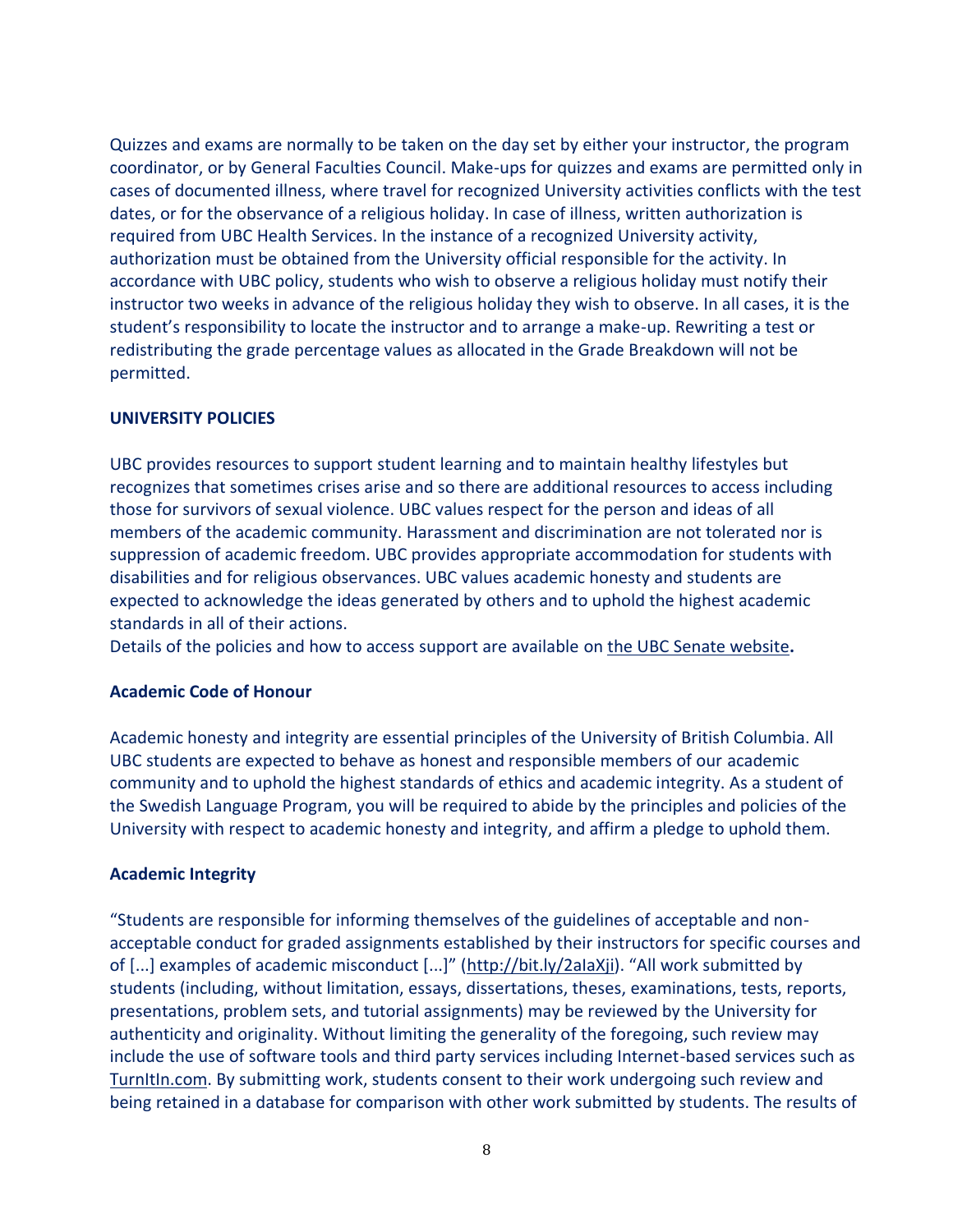such review may be used in any University investigation or disciplinary proceedings" [\(http://bit.ly/2aIaZaN\)](https://www.mail.ubc.ca/owa/redir.aspx?C=I_jhjRRKoLeTwYaR4_vR8yLqbRu9cxdzRTynECE-yfaOenucdbDVCA..&URL=http%3a%2f%2fbit.ly%2f2aIaZaN).

**Anything** you use in your written work, directly or indirectly, must be cited (e.g., if you are paraphrasing or using a quotation, if you are using class notes or lecture slides, etc.). Not citing and making reference to the quotation and the original source constitutes academic dishonesty. **Cases of plagiarism or academic dishonesty will receive zero credit and will be forwarded to the Dean's Office, in accordance with UBC policy**. No excuses. Unless otherwise stated by the professor, you must work individually (i.e., not with other students) to produce the written work that you submit.

It is your responsibility as a student to fully and carefully read the information contained in the following web links, which offer detailed information concerning plagiarism: [Plagiarism Resource Centre For Students](http://www.library.ubc.ca/home/plagiarism/#_blank)

# [Academic Regulations](http://www.students.ubc.ca/calendar/index.cfm?tree=3,54,111,959#_blank)

<http://help.library.ubc.ca/planning-your-research/academic-integrity-plagiarism/>

According to the UBC Academic Calendar, "Plagiarism, which is intellectual theft, occurs where an individual submits or presents the oral or written work of another person as his or her own...when another person's words (i.e. phrases, sentences, or paragraphs), ideas, or entire works are used, the author must be acknowledged in the text, in footnotes, in endnotes, or in another accepted form of academic citation."

To sum it up, plagiarism is taking the words or ideas of another person and submitting them without the proper acknowledgement of the original author.

# **OTHER COURSE POLICIES**

#### **Attendance**

In accordance with UBC Policies and Regulations, students are expected to attend class regularly and to be on time. Arriving late or leaving early is disruptive to the class and will be subject to a reduction in the participation grade. Those students who are unavoidably absent from scheduled classes must report the reason for their absence to their instructor immediately upon their return to class. Students may be granted concession for their absence either by their instructor or, in the case of an extended absence, by the Academic Advising Services of the Faculty of Arts. In the Swedish Language Program, a student without concession, whose attendance falls below 60% of the scheduled instructional hours, will be excluded from the final examination.

Students must contact me via email as soon as you are aware you may need an [in-term concession.](https://www.mail.ubc.ca/owa/redir.aspx?C=XA_Si1tbGcTX0wbcIagUJXXxrsAv60cOBoSj4Wq_9t-iP6B98jDXCA..&URL=http%3a%2f%2fwww.calendar.ubc.ca%2fvancouver%2findex.cfm%3ftree%3d3%2c329%2c0%2c0%2326592) I will adjudicate the request. Please include a Student Self-Declaration form, found on the [Arts](https://www.mail.ubc.ca/owa/redir.aspx?C=s0lJR-ns8OwKvgyVfw68SLkGDjwqdVd2CZb4KlKhdx2iP6B98jDXCA..&URL=https%3a%2f%2fstudents.arts.ubc.ca%2fadvising%2facademic-performance%2fhelp-academic-concession%2f)  [Advising website.](https://www.mail.ubc.ca/owa/redir.aspx?C=s0lJR-ns8OwKvgyVfw68SLkGDjwqdVd2CZb4KlKhdx2iP6B98jDXCA..&URL=https%3a%2f%2fstudents.arts.ubc.ca%2fadvising%2facademic-performance%2fhelp-academic-concession%2f) If you require a second concession, Arts Students must contact Arts Advising. Please review [their website](https://www.mail.ubc.ca/owa/redir.aspx?C=s0lJR-ns8OwKvgyVfw68SLkGDjwqdVd2CZb4KlKhdx2iP6B98jDXCA..&URL=https%3a%2f%2fstudents.arts.ubc.ca%2fadvising%2facademic-performance%2fhelp-academic-concession%2f) for concession criteria as well as process to follow. Students in other Faculties should contact their Faculty advising office for direction.